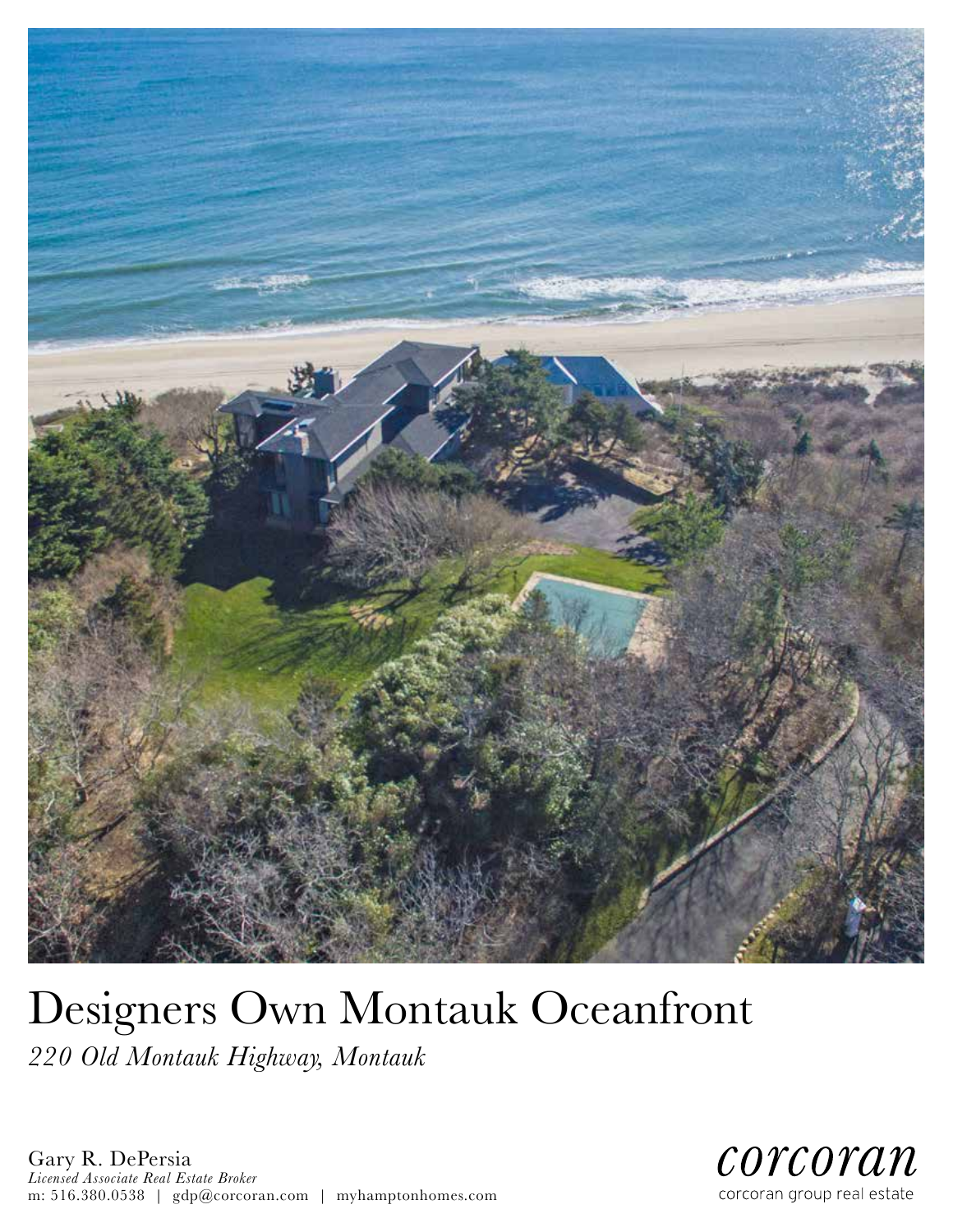## Property Details / Amenities / Features



### - Modern

- Built in 1962
- 1.1 Acres
- Oceanfront
- 2 Stories
- Shingled Exterior
- 3,500 SF+/-
- 5 Bedrooms
- 4.5 Bathrooms - 2 Fireplaces
- Central Air Conditioning
- Partial Basement
- 25' X 25' Heated Gunite Pool
- 2-Car Garage
- Interiors by Vincente Wolf

### DESIGNERS OWN MONTAUK OCEANFRONT SUMMER RENTAL

**Montauk**. Summer beach daze and sultry summer nights will await you each and every day if you are quick enough to rent renowned interior designer Vincente Wolf 's beach front lair above the pristine sands of Montauk for any six weeks this summer. The homes of Malibu, Big Sur and the Caribbean have nothing on this totally renovated and expanded 5 bedroom oceanfront contemporary on three levels of living space that looks out to the sunrise over the Atlantic. His unique signature and personal collection abound within , as gorgeous stone floors connect generous common rooms flooded by sunlight with intimate spaces to provide room for large gatherings as well as quiet reflection. Begin and end your glorious days in an expansive master suite sequestered from the rest. Outside the heated, Gunite pool provides ample space to kick back, relax and watch the ships set sail. Walk next to the crashing surf while you decide on where to eat nearby. Perhaps at the newly redone Gurney's for lunch or après beach drinks at Surf Lodge or maybe dinner with the whole gang at the Harvest where large portions rule. Endless choices await the lucky renter who hooks this seldom available beach house before it disappears on the next tide.

**Exclusive Rental. WEB# 525818**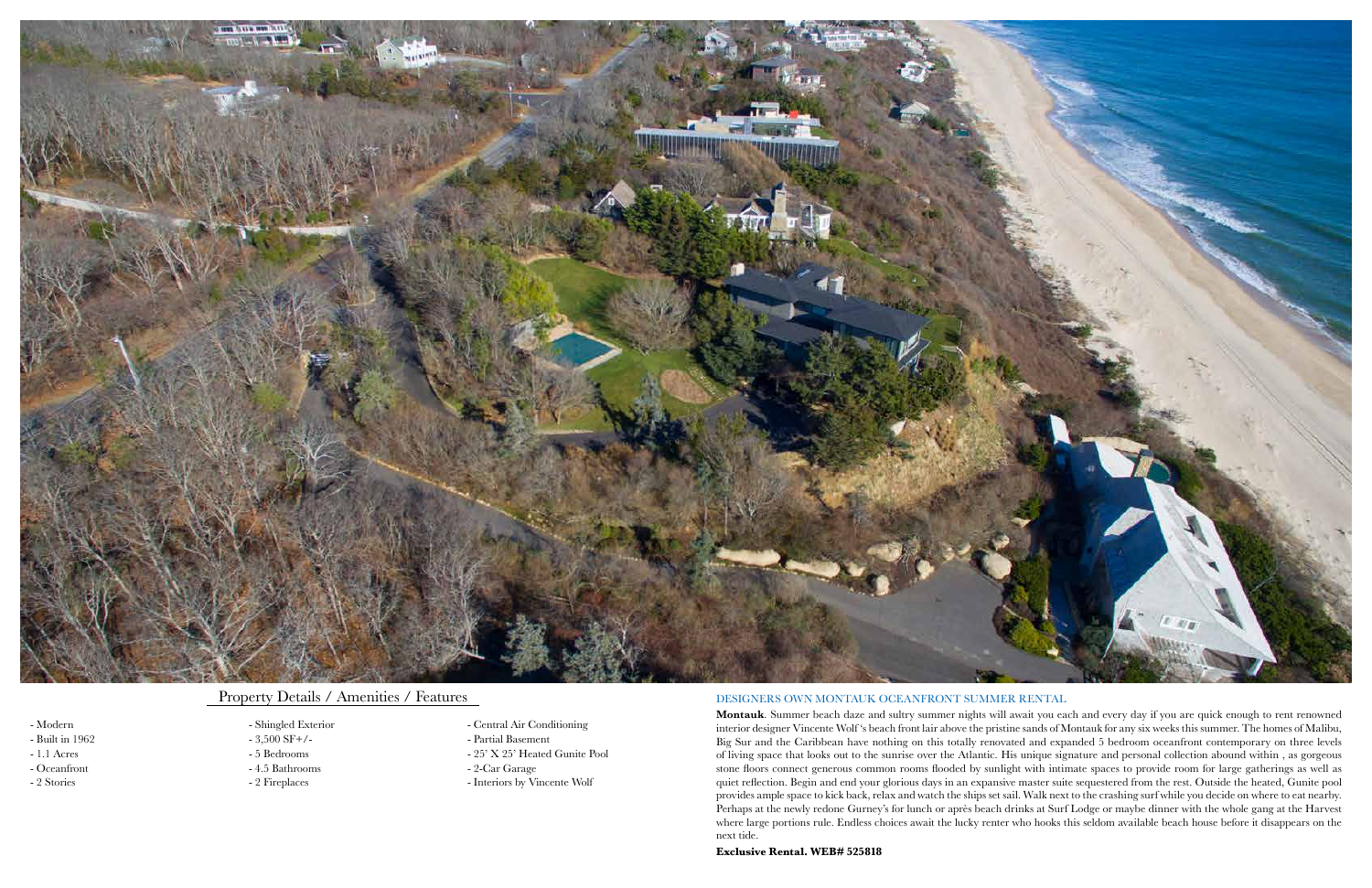







**RES** 





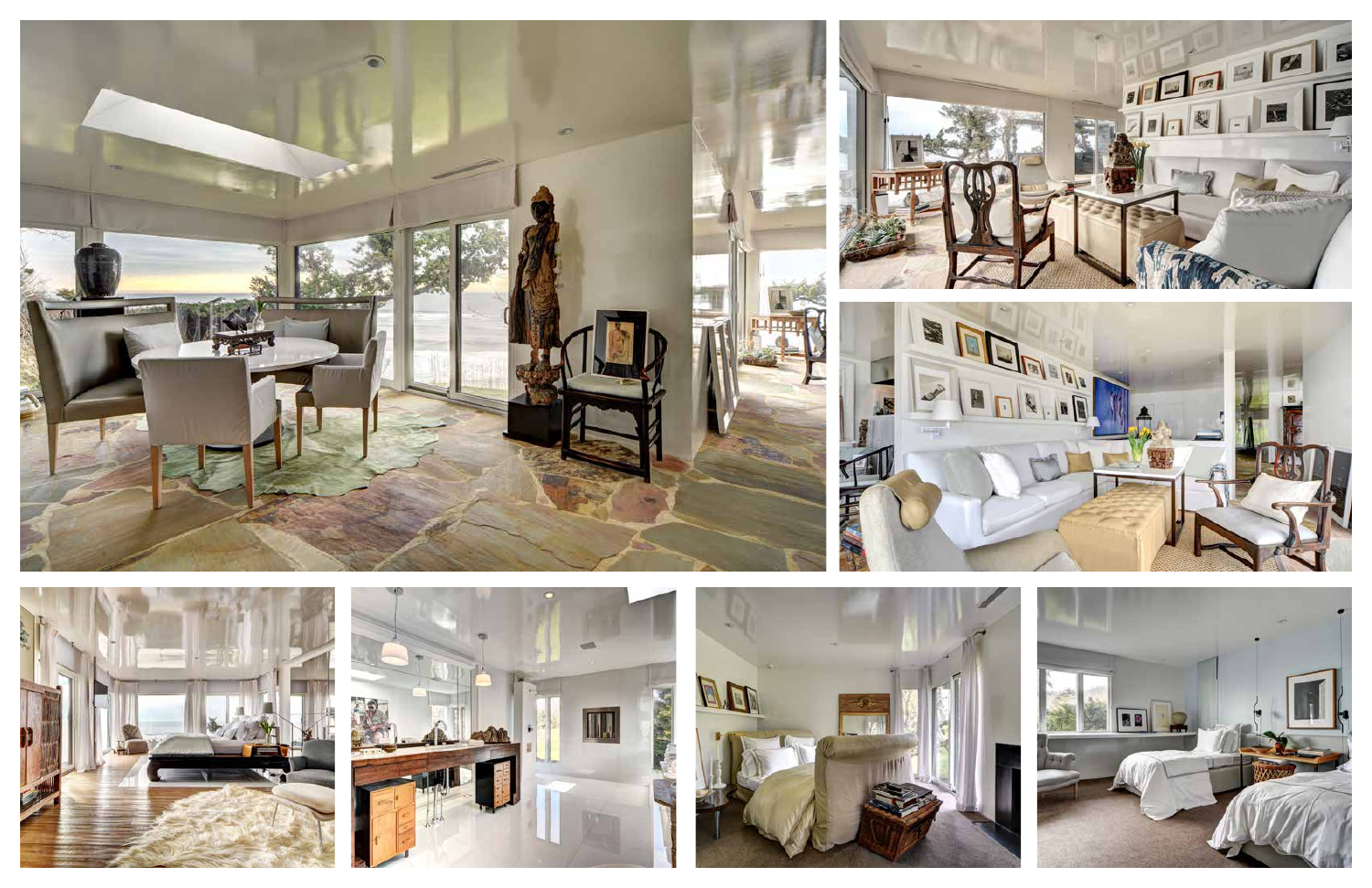